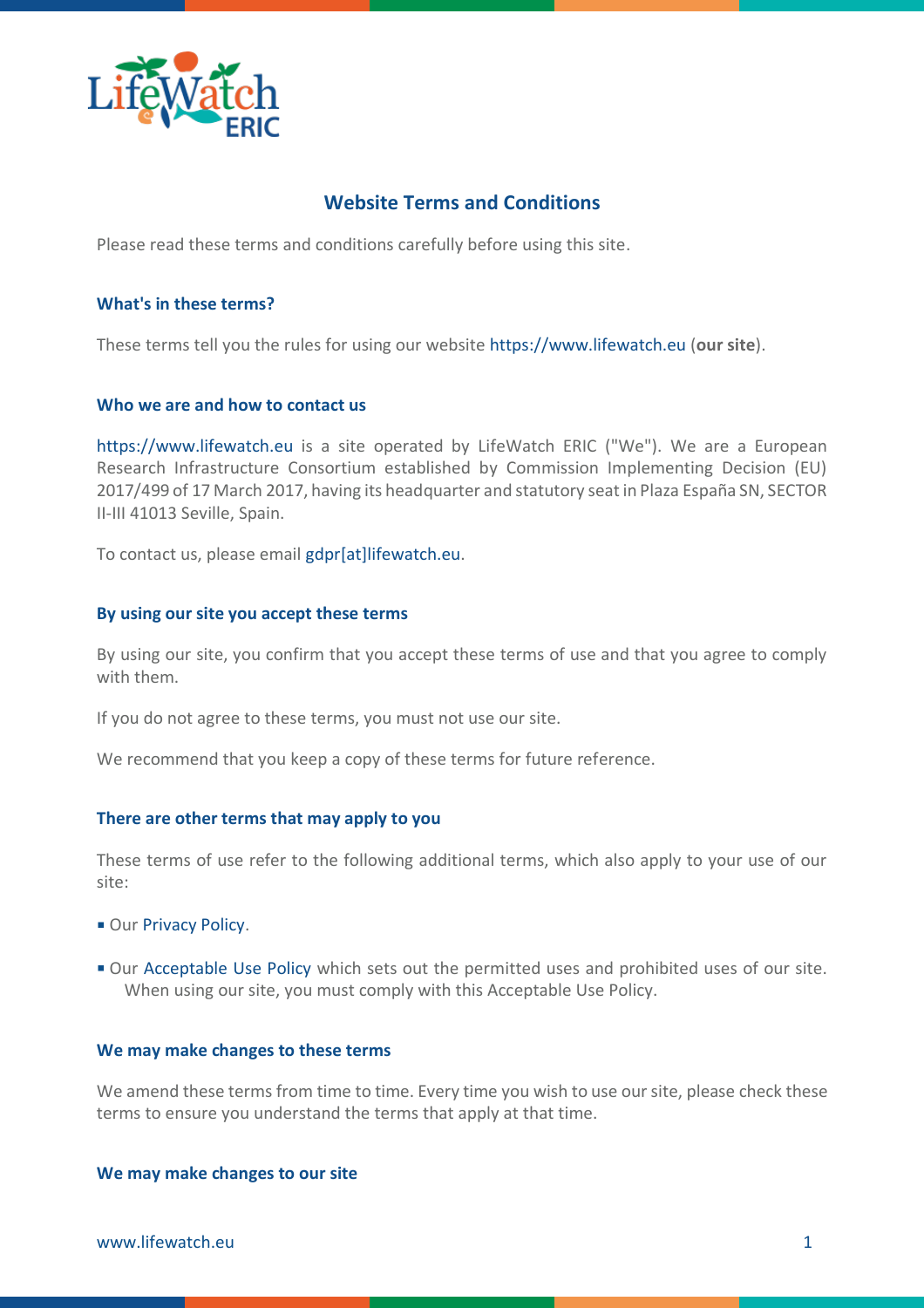

We may update and change our site from time to time.

#### **We may suspend or withdraw our site**

Our site is made available free of charge.

We do not guarantee that our site, or any content on it, will always be available or be uninterrupted. We may suspend or withdraw or restrict the availability of all or any part of our site for business and operational reasons.

You are also responsible for ensuring that all persons who access our site through your internet connection are aware of these terms of use and other applicable terms and conditions, and that they comply with them.

#### **We may transfer this agreement to someone else**

We may transfer our rights and obligations under these terms to another organisation. We inform you if this happens and we will ensure that the transfer will not affect your rights under the contract.

#### **You must keep your account details safe**

If you choose, or you are provided with, a user identification code, password or any other piece of information as part of our security procedures, you must treat such information as confidential. You must not disclose it to any third party.

We have the right to disable any user identification code or password, whether chosen by you or allocated by us, at any time, if in our reasonable opinion you have failed to comply with any of the provisions of these terms of use.

#### **How you may use material on our site**

We are the owner or the licensee of all intellectual property rights in our site, and in the material published on it. Those works are protected by copyright laws and treaties around the world. All such rights are reserved.

You may print off one copy, and may download extracts, of any page(s) from our site for your personal use and you may draw the attention of others within your organisation to content posted on our site.

Unless expressly stated otherwise, you must not modify the paper or digital copies of any materials you have printed off or downloaded in any way, and you must not use any illustrations, photographs, video or audio sequences or any graphics separately from any accompanying text.

Our status (and that of any identified contributors) as the authors of content on our site must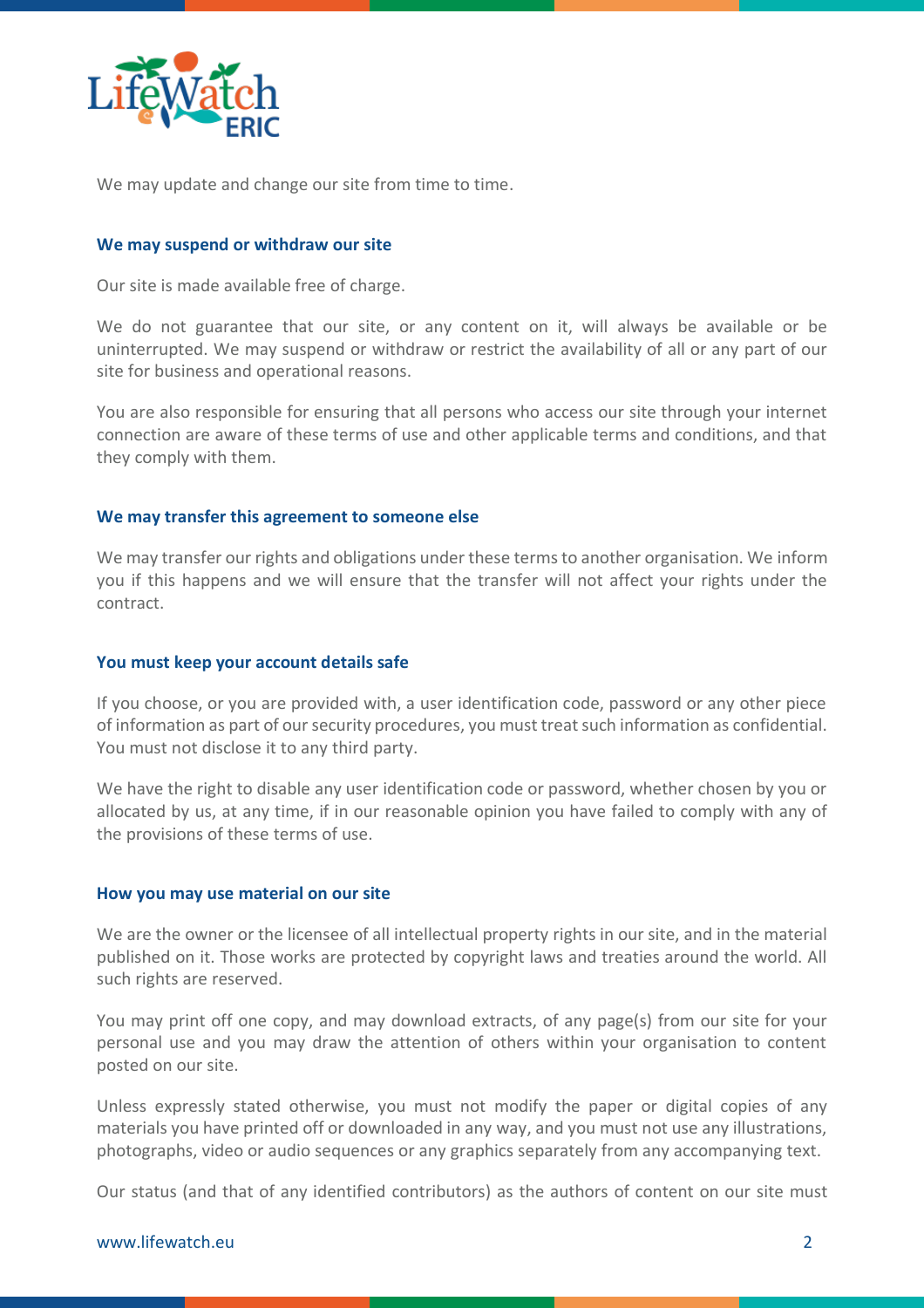

always be acknowledged.

You must not use any part of the content on our site for commercial purposes without obtaining a licence to do so from us or our licensors.

If you breach any provision of this clause on how you may use material on our site, your right to use the site and any content will cease immediately and you must return or destroy any copies of the content you have made.

## **Do not rely on information on this site**

The content on our site is provided for general information only. It is not intended to amount to advice on which you should rely. You must obtain professional or specialist advice before taking, or refraining from, any action on the basis of the content on our site.

Although we make reasonable efforts to update the information on our site, we make no representations, warranties or guarantees, whether express or implied, that the content on our site is accurate, complete or up to date.

#### **We are not responsible for websites we link to**

Where our site contains links to other sites and resources provided by third parties, these links are provided for your information only. Such links should not be interpreted as approval by us of those linked websites or information you may obtain from them.

We have no control over the contents of those sites or resources.

#### **User-generated content is not approved by us**

This website may include information and materials uploaded by other users of the site, including to bulletin boards and chat rooms. This information and these materials have not been verified or approved by us. The views expressed by other users on our site do not represent our views or values.

#### **How to complain about content uploaded by other users**

If you wish to complain about content uploaded by other users, please contact us on complains[at]lifewatch.eu, [desktop\[at\]lifewatch.eu](mailto:desktop@lifewatch.eu) .

#### **Our responsibility for loss or damage suffered by you**

We do not exclude or limit in any way our liability to you where it would be unlawful to do so. This includes liability for death or personal injury caused by our negligence or the negligence of our employees, agents or subcontractors and for fraud or fraudulent misrepresentation.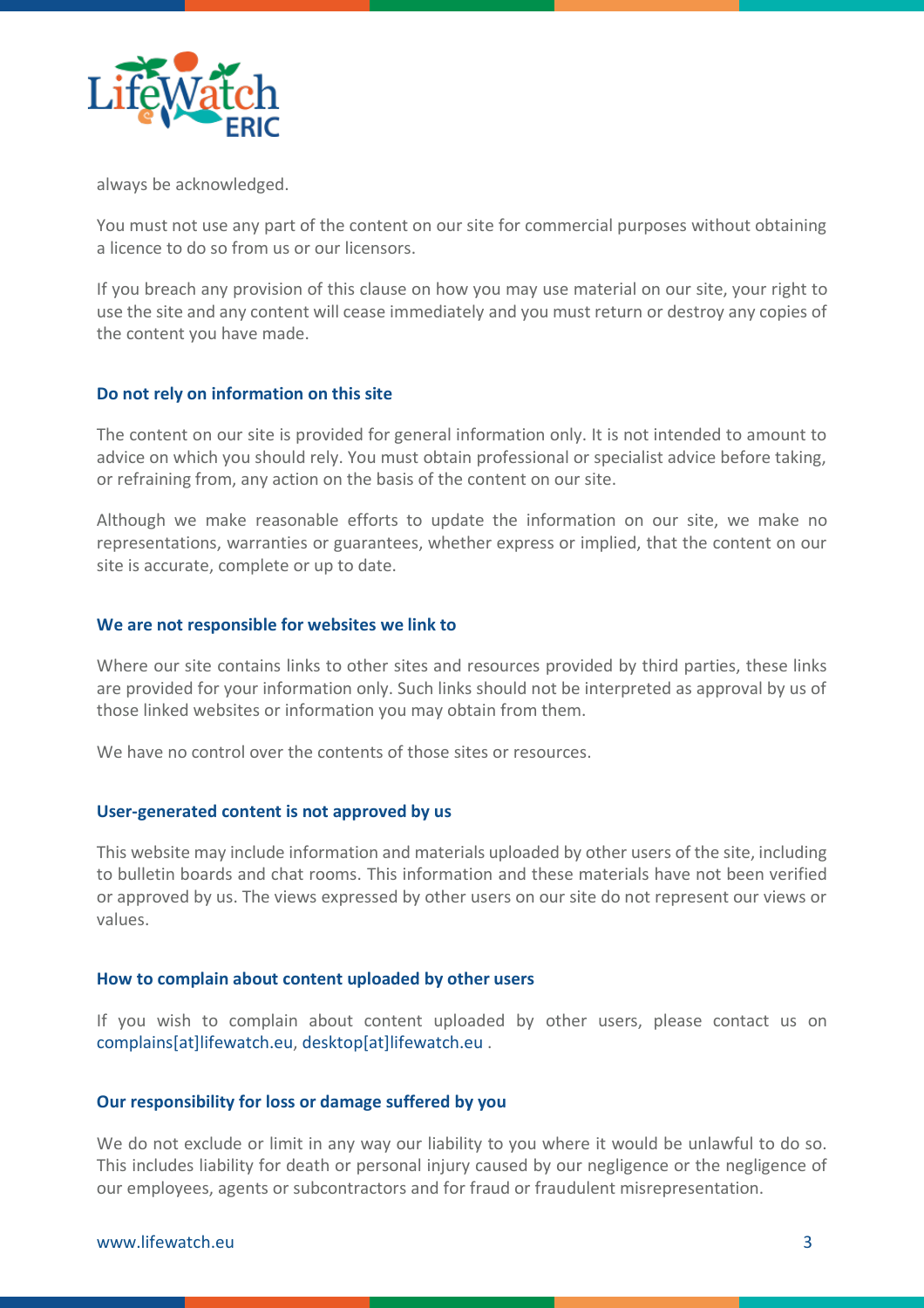

We exclude all implied conditions, warranties, representations or other terms that may apply to our site or any content on it.

The commentary and other content published on our site are provided for information only and are not intended to amount to advice on which reliance should be placed. We will not be liable to you for any loss or damage, whether in contract, tort (including negligence), breach of statutory duty, or otherwise, even if foreseeable, arising under or in connection with:

- use of, or inability to use, our site; or
- use of or reliance on any content displayed on our site.

In particular, we will not be liable for:

- **Ioss of profits, sales, business, or revenue;**
- **•** business interruption;
- **Ioss of anticipated savings;**
- loss of business opportunity, goodwill or reputation; or
- nany indirect or consequential loss or damage.

You agree not to use our site for any commercial or business purposes, and we have no liability to you for any loss of profit, loss of business, business interruption, or loss of business opportunity.

#### **How we may use your personal information**

We will only use your personal information as set out in our [Privacy Policy.](https://www.lifewatch.eu/privacy-policy)

#### **Uploading content to our site**

Whenever you make use of a feature that allows you to upload content to our site, or to make contact with other users of our site, you must comply with the content standards set out in our [Acceptable Use Policy.](https://www.lifewatch.eu/acceptable-use-policy)

You warrant that any such contribution does comply with those standards, and you will be liable to us and indemnify us for any breach of that warranty. This means you will be responsible for any loss or damage we suffer as a result of your breach of warranty.

Any content you upload to our site will be considered non-confidential and non-proprietary. You retain all of your ownership rights in your content, but you are required to grant us and other users of our site a limited licence to use, store and copy that content and to distribute and make it available to third parties.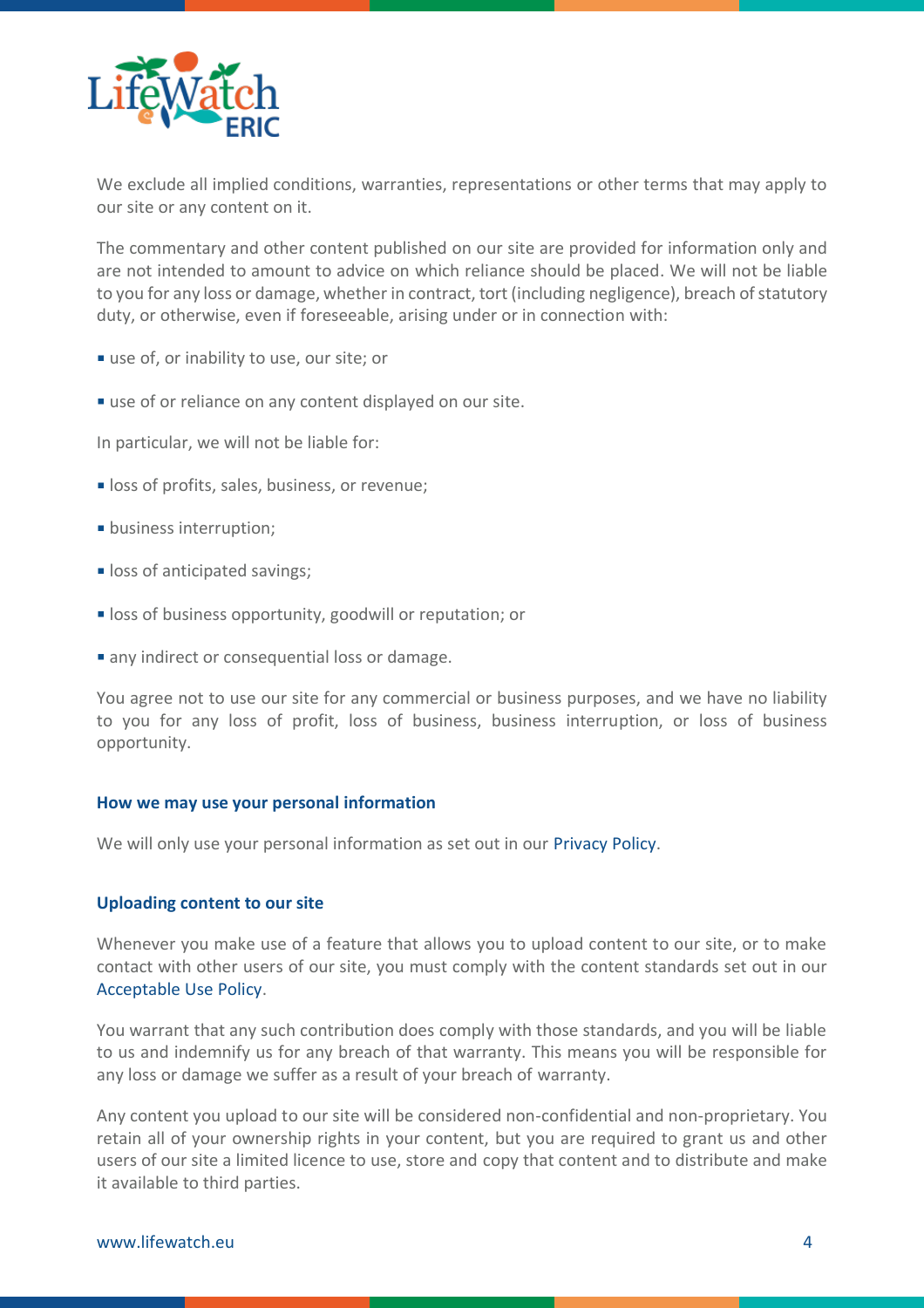

We also have the right to disclose your identity to any third party who is claiming that any content posted or uploaded by you to our site constitutes a violation of their intellectual property rights, or of their right to privacy.

We have the right to remove any posting you make on our site if, in our opinion, your post does not comply with the content standards set out in our [Acceptable Use Policy.](https://www.lifewatch.eu/acceptable-use-policy)

You are solely responsible for securing and backing up your content.

We do not store terrorist content.

## **We are not responsible for viruses and you must not introduce them**

We do not guarantee that our site will be secure or free from bugs or viruses.

You are responsible for configuring your information technology, computer programmes and platform to access our site. You should use your own virus protection software.

You must not misuse our site by knowingly introducing viruses, trojans, worms, logic bombs or other material that is malicious or technologically harmful. You must not attempt to gain unauthorised access to our site, the server on which our site is stored or any server, computer or database connected to our site. You must not attack our site via a denial-of-service attack or a distributed denial-of service attack. We will report any such breach to the relevant law enforcement authorities and we will co-operate with those authorities by disclosing your identity to them. In the event of such a breach, your right to use our site will cease immediately.

#### **Rules about linking to our site**

You may link to our home page, provided you do so in a way that is fair and legal and does not damage our reputation or take advantage of it.

You must not establish a link in such a way as to suggest any form of association, approval or endorsement on our part where none exists.

We reserve the right to withdraw linking permission without notice.

The website in which you are linking must comply in all respects with the content standards set out in our [Acceptable Use Policy.](https://www.lifewatch.eu/acceptable-use-policy)

If you wish to link to or make any use of content on our site other than that set out above, please contact ceo[at]lifewatch.eu.

#### **Which country's laws apply to any disputes?**

These terms of use, and any dispute or claim arising out of or in connection with them or their subject matter or formation (including non-contractual disputes or claims) shall be governed by